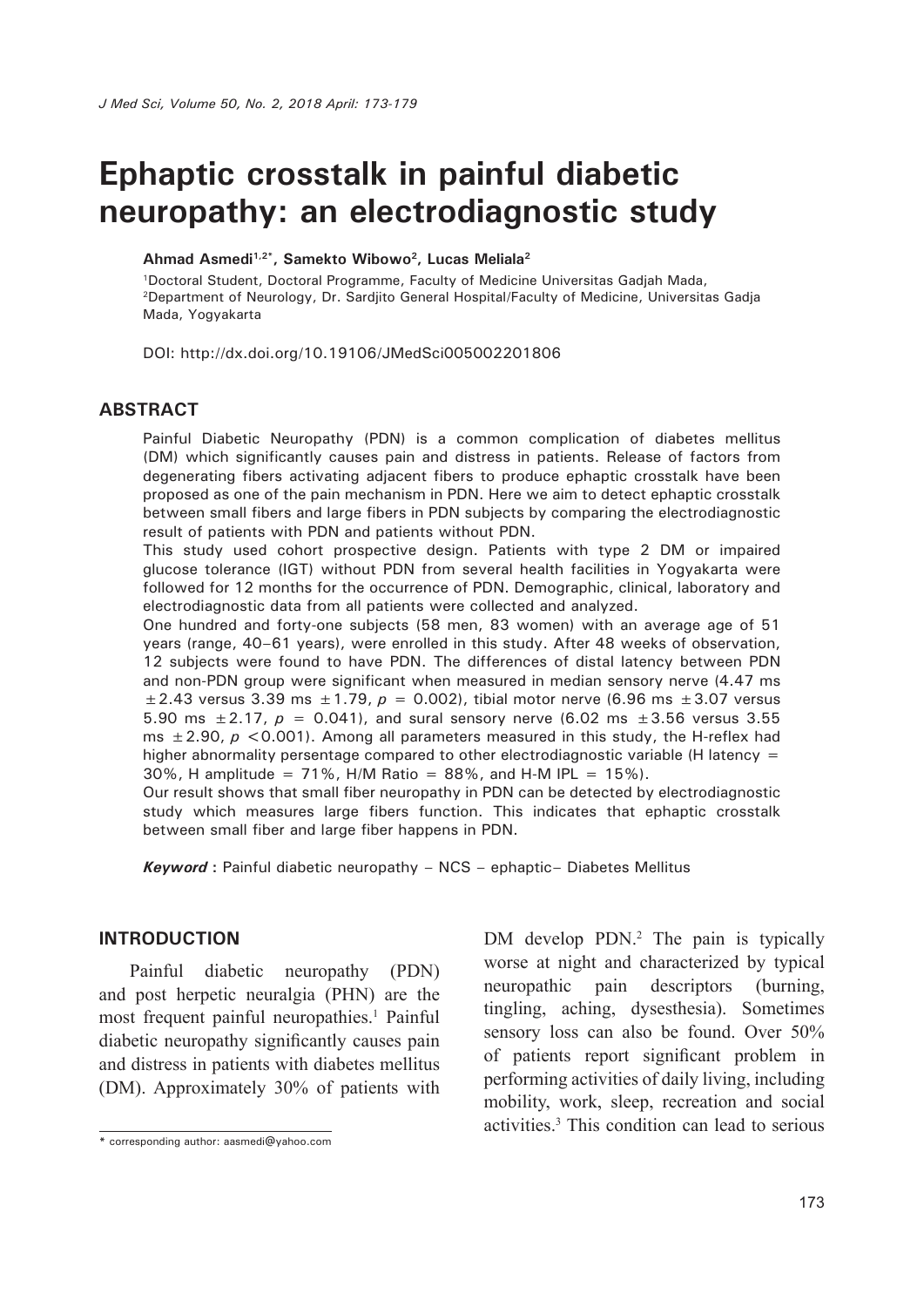psychological problem. Sleep deprivation following prolonged periods of intense pain can lead to apathy towards life in general, and/ or self-imposed social isolation. Some may also experience reduced memory retention, mood swings and suicidal tendencies.2

Diabetic neuropathy is characterized by progressive distal neurodegeneration. This condition adds an additional layer of complexity in identifying pathogenic mechanisms for neuropathic pain in diabetic patients. This nerve degeneration has been proposed as a mechanism responsible for pain generation in neuropathy.<sup>4</sup> Assessment of the most distal regions of sensory axons have shown the possibility that mechanisms by which nerve degeneration may cause pain include ectopic activity by destabilized degenerating fibers and the release of factors from degenerating fibers activating adjacent fibers to produce ephaptic crosstalk.<sup>4</sup>

Ephaptic (electrical) crosstalk has been long proposed as a mechanism of neuropathic pain. It is a form of fiber-to fiber interaction found in neuromas and demyelination plaques in nerves and spinal roots.<sup>5</sup>the normal anatomy and physiology of pain; second, the pathophysiology of damaged sensory neurons; and third, the diagnosis and treatment of patients with neuropathic pain. The book begins with a discussion of neural mechanisms relevant to pain perception along with a brief review of neuropathic pain. This is followed by separate chapters on hyperalgesia following cutaneous injury; the importance of peripheral processes in the etiology of neuropathic and radiculopathic pain; and mechanisms by which sympathetic efferent fibers contribute to the occurrence of pain. Subsequent chapters cover the diagnosis and treatment of reflex sympathetic dystrophy; pain in generalized neuropathies; surgical treatment of pain; clinical features

and management of postherpetic neuralgia; diagnosis of cancer pain syndromes; and drugs in the management of chronic pain. Nerve conduction study is commonly used to evaluate large myelinated sensory and motor nerve fibers, but is ineffective in diagnosing small fiber neuropathies.<sup>6</sup> In case of PDN however, ephaptic crosstalk will result in activation of large fibers near the demyelinated C fibers. This phenomenon should be able to be detected by electrodiagnostic (EDx) study. The aim of this study was to detect ephaptic crosstalk between small fibers and large fibers in PDN subjects by comparing the electrodiagnostic result of patients with PDN and patients without PDN.

## **MATERIALS AND METHODS**

#### **Subjects**

This was an observational study using cohort prospective design. The inception cohort was diabetes patients free from PDN (ID pain score less than 2), followed by a 12-months disease follow-up. The subjects of this study were diabetic patients admitted to Diabetes Outpatient Clinic in Dr. Sardjito General Hospital, Yogyakarta, members of Indonesian Diabetic Association at PKU Hospital Yogyakarta, staffs of Health Science Academy of Aisiyah, Yogyakarta and prediabetic patients involving in the research conducted in Department of Clinical Pathology, Dr. Sardiito General Hospital, Yogyakarta. The protocol of study was approved by the Medical and Health Research Ethics Committees of Faculty of Medicine, Gadjah Mada University.

## **Protocol of study**

On the appointed day, subjects were gathered to be selected. Explanations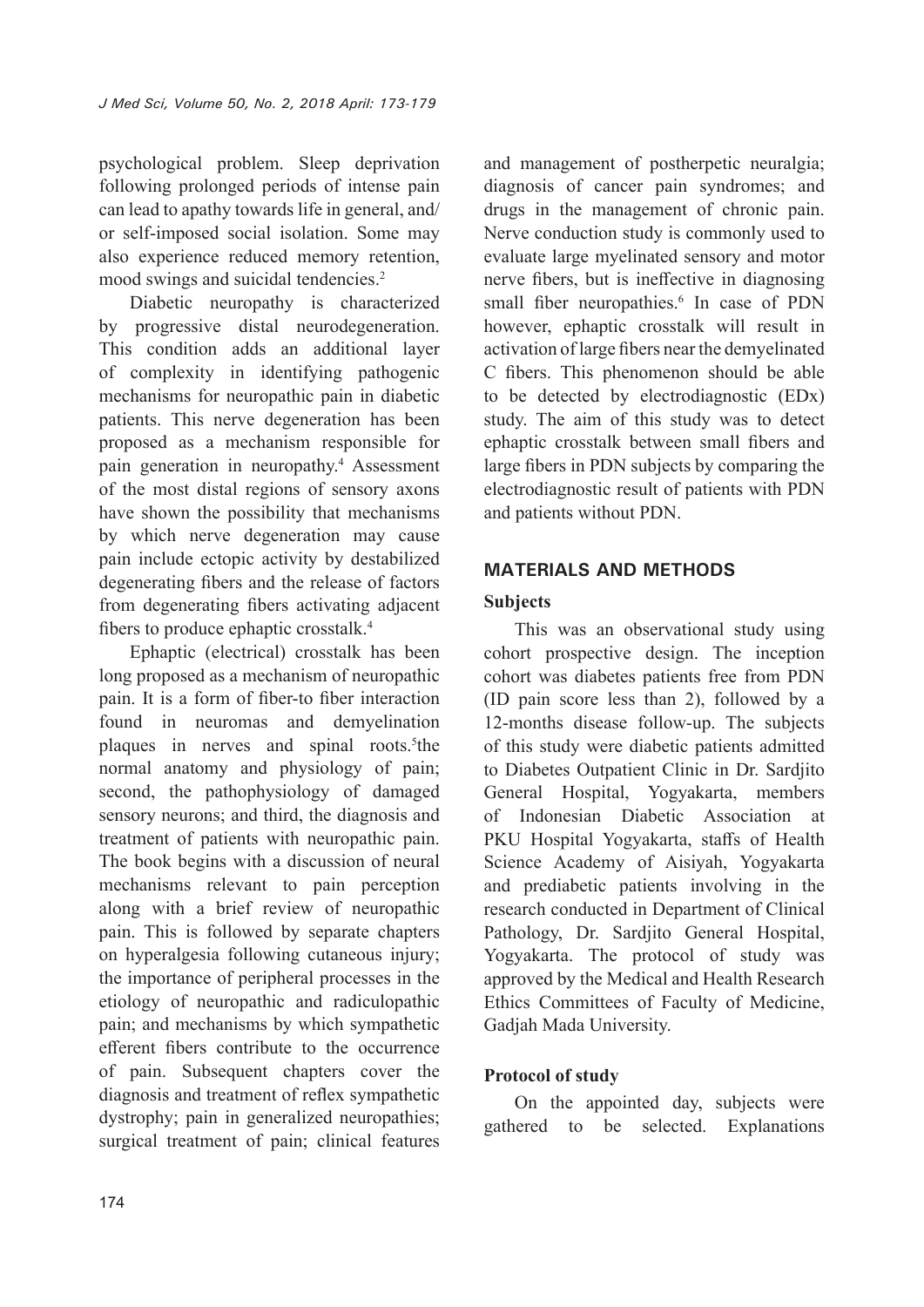concerning the background, objective, benefit of the study was provided. Subject who meet the inclusion and exclusion criteria and were willing to involve in the study were provided an informed consent to be signed. The inclusion criteria were men and women aged 20 to 60 years old, with type 2 DM or impaired glucose tolerance (IGT), as defined by American Diabetes Association (ADA) criteria. The following were reasons for exclusion: 1) anatomical deformities on extremities that would interfere with electrodiagnostic study protocol; 2) pregnancy or lactation; 3) a documented history of lumbosacral surgery that would interfere with electrodiagnostic study protocol; 4) other diseases known to be associated with pain, especially chronic pain in the feet that the investigator believed would interfere with the assessment of pain associated with diabetic neuropathy, like cancer pain, lumbosacral abnormality or other entrapment neuropathy; 5) any acute or underlying serious illness that are likely to interfere with completion of the trial.

Clinical and electrodiagnostic examinations were performed in all patients. Baseline assessments, consisted of ID pain, neuropathy symptom score (NSS), diabetic neuropathy symptom (DNS), review of nerve conduction study of upper and lower extremity, and soleus H-reflex study, were done at week 1. Nerve conduction study and H reflex were conducted using an MEB-2300K ENMG machine (Nihon Kohden, Tokyo, Japan). The evaluation and recording of PDN occurrence were carried out every week up to 12 months by self-assessment which was monitored by the doctors.

## **Statistical analysis**

Data were presented as mean  $\pm$  standard deviation (SD) or percentage or range. Student t test was used to compare between PDN and non PDN groups. A p value  $\leq 0.05$ was considered as significant.

## **RESULTS**

One hundred and forty-one subjects (58 men, 83 women) with an average age of 51 years (range: 40–61 years), were enrolled in this study. The hyperglycemia state were diabetic in 65% and IGT in 35% of the subjects. The mean glucose level was 116 mg/ dL (range: 78 - 200 mg/dL) for fasting, 170 mg/dl for 2 h post prandial (range:  $90 - 250$ mg/dL). The mean value of HbA1c was 6.9 % (range: 4 - 7 %). Screening by NSS and DNS scores at admission found that 57 subjects (40.4%) were diagnosed as neuropathy (DN) according to NSS, while 68 (48.2%) were diagnosed as neuropathies according to DNS. There were no subjects diagnosed as PDN. However, upon completion of 48 weeks of observation, 12 subjects were found to have PDN.

The electrodiagnostic study showed that there were prolonged distal latencies in PDN group, while there was no abnormality found in non-PDN group (TABLE 1). The differences of distal latency between PDN and non-PDN group were significant when measured in median sensory nerve  $(4.47 \pm 2.43 \text{ ms} \text{ versus})$  $3.39 \pm 1.79$  ms,  $p = 0.002$ ), tibial motor nerve  $(6.96 \pm 3.07 \text{ ms} \text{ versus } 5.90 \pm 2.17 \text{ ms}, \text{ p} =$ 0.041), and sural sensory nerve  $(6.02 \pm 3.56)$ ms versus  $3.55 \pm 2.90$  ms, p <0.001). There was no significant difference in median motor nerve  $(4.90 \pm 0.84 \text{ ms}$  versus  $4.44 \pm 1.46 \text{ ms}$ ,  $p = 0.119$ ).

In the measurement of H-reflex, the H-latency prolonged in both groups, but significantly longer in PDN group  $(38.90 \pm$ 5.94 ms versus  $34.82 \pm 6.32$  ms, p = 0.004). The M-latency was also significantly longer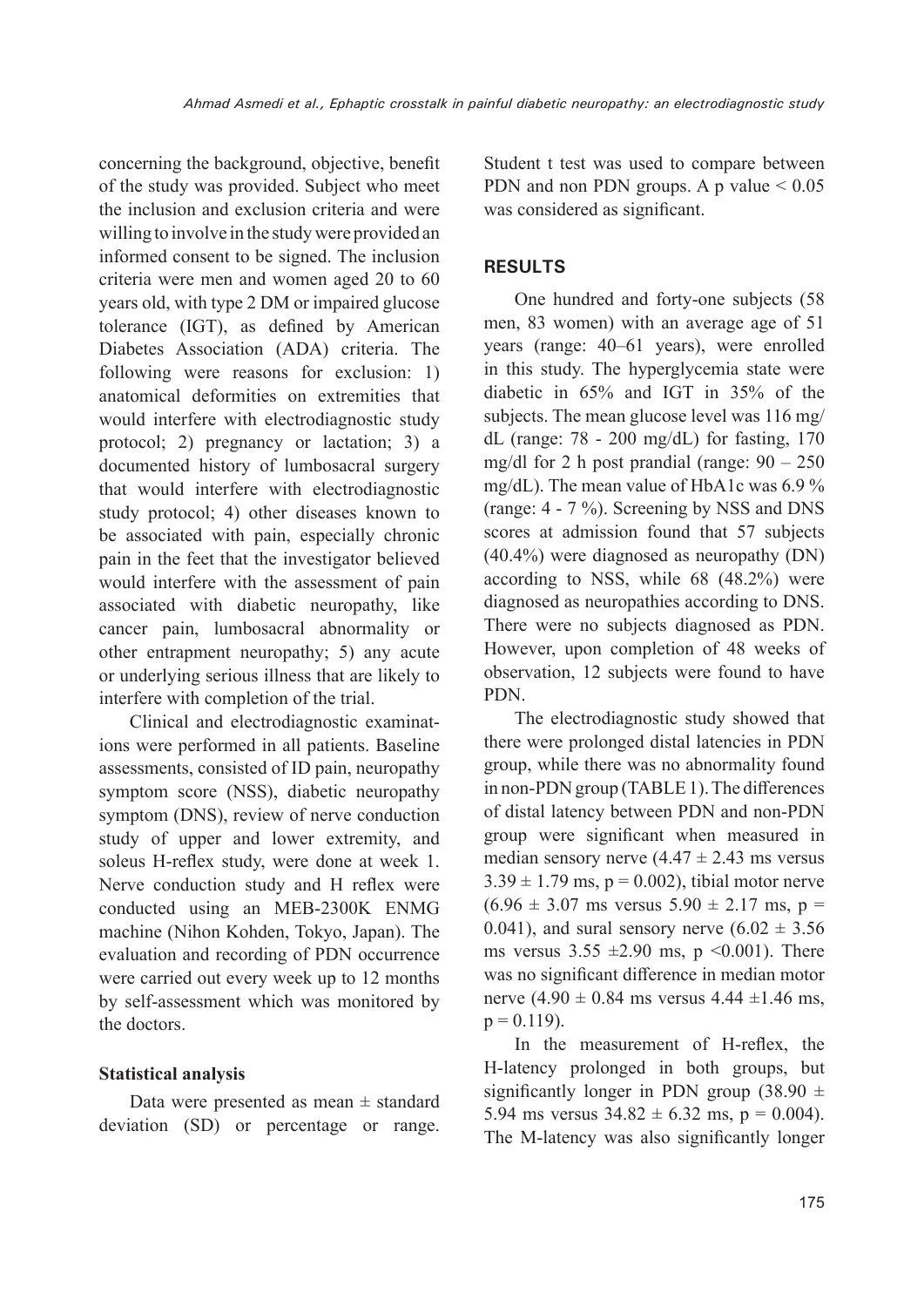$(p = 0.003)$  in PDN group  $(9.37 \pm 3.01 \text{ ms})$ compared to non-PDN group  $(7.51 \pm 2.74)$ ms). Nerve conduction velocity in PDN group decreased significantly compared to the non-PDN group ( $p<0.05$ ). The median nerve conduction velocity in PDN group was 44.69  $\pm 10.78$  m/s, and  $51.51 \pm 9.08$  m/s in non-PDN group ( $p = 0.001$ ). The tibial nerve conduction velocity was  $33.52 \pm 14.86$  m/s in PDN group, and  $41.45 \pm 9.64$  m/s in non-PDN group (p = 0.001).

There were significantly smaller distal amplitudes in PDN group compared to non-PDN group in median motor nerve  $(3.45 \pm 1.82)$ mV versus  $8.37 \pm 6.27$  mV, p < 0.001), median sensory nerve  $(6.02 \pm 10.32 \,\mu\text{V}$  versus 14.95  $\pm 15.95 \mu V$ , p = 0.008), tibial motor nerve (4.47)  $\pm$  3.45 mVversus 7.22  $\pm$  4.47 mV, p = 0.004), and sural nerve  $(4.37 \pm 4.16 \,\mu\text{V}$  versus  $13.89 \pm$ 

14.09  $\mu$ V,  $p = 0.001$ ). There was also significant difference  $(p = 0.001)$  between the H-reflex amplitude in PDN group and non-PDN group. The H-reflex amplitude was abnormal in PDN group  $(0.29 \pm 0.42 \text{ mV})$  while normal in non-PDN group  $(1.32 \pm 1.52 \text{ mV})$ .

The PDN group also had significantly longer H-M Inter Peak Latency  $(32.21 \pm 6.56$ ms) compared to non-PDN group  $(27.53 \pm 5.87)$ ms) ( $p = 0.0020$ . The H/M Ratio decreased for both groups, but significantly lower ( $p =$ 0.016) in PDN (11.23%  $\pm$ 17.896) compared to non-PDN  $(25.53\% +27.97)$ . Among all parameters measured in this study, the H-reflex had higher abnormality persentage compared to other electrodiagnostic variable (H latency = 30%, H amplitude =  $71\%$ , H/M Ratio =  $88\%$ , and H-M IPL =  $15\%$ ) (Table 2).

| <b>Parameter</b> | <b>Variable</b>          | <b>Non-PDN</b><br>$(\pm SD)$ | <b>PDN</b><br>$(\pm SD)$ | p       | CI 95%           |
|------------------|--------------------------|------------------------------|--------------------------|---------|------------------|
| Distal Latency   | Median motor (ms)        | 4.44(1.46)                   | 4.90(0.84)               | 0.119   | $-0.12 - 1.08$   |
|                  | Median sensory (ms)      | 3.39(1.79)                   | 4.74(2.43)               | 0.002   | $0.52 - 2.19$    |
|                  | Tibial motor (ms)        | 5.90(2.17)                   | 6.96(3.07)               | 0.041   | $0.04 - 2.09$    |
|                  | Sural sensory (ms)       | 3.55(2.90)                   | 6.02(3.56)               | < 0.001 | $1.15 - 3.79$    |
| Nerve Conduction | Median $(m/s)$           | 51.51 (9.08)                 | 44.69 (10.78)            | 0.001   | $-10.91 - -2.72$ |
| Velocity         | Tibial $(m/s)$           | 41.45 (9.64)                 | 33.52 (14.86)            | 0.001   | $-12.68 - 3.17$  |
| Distal           | Median motor (mV)        | 8.37(6.27)                   | 3.45(1.82)               | < 0.001 | $-7.40 - -2.40$  |
| Amplitude        | Median sensory $(\mu V)$ | 14.95 (15.95)                | 6.02(10.32)              | 0.008   | $-15.50 - -2.30$ |
|                  | Tibial motor (mV)        | 7.22(4.47)                   | 4.47(3.45)               | 0.004   | $-4.60 - -0.87$  |
|                  | Sural $(\mu V)$          | 13.89 (14.09)                | 4.37(4.16)               | 0.001   | $-15.15-0.89$    |
| Amplitude        | $H$ -reflex $(mV)$       | 1.32(1.52)                   | 0.29(0.42)               | 0.001   | $-1.65 - -0.42$  |
| Latency          | $H$ -reflex $(ms)$       | 34.82 (6.32)                 | 38.90 (5.94)             | 0.004   | $01.35 - 6.81$   |
| M-latency        | $H$ -reflex $(ms)$       | 7.51(2.74)                   | 9.37(3.01)               | 0.003   | $0.64 - 3.08$    |
| <b>H-M IPL</b>   | $H$ -reflex $(ms)$       | 27.53 (5.87)                 | 32.21 (6.56)             | 0.002   | $1.60 - 6.84$    |
| H/M Ratio        | H-reflex $(\% )$         | 25.53 (27.97)                | 11.23(17.896)            | 0.016   | $-25.84 - 2.73$  |

**TABLE 1. The analysis of electrodiagnostic parameters value towards PDN status.**

This table shows that all electrodiagnostic parameters differ significantly between the group with and without PDN (p<0.05), except for distal latency of median nerve. PDN= painful diabethic neuropathy.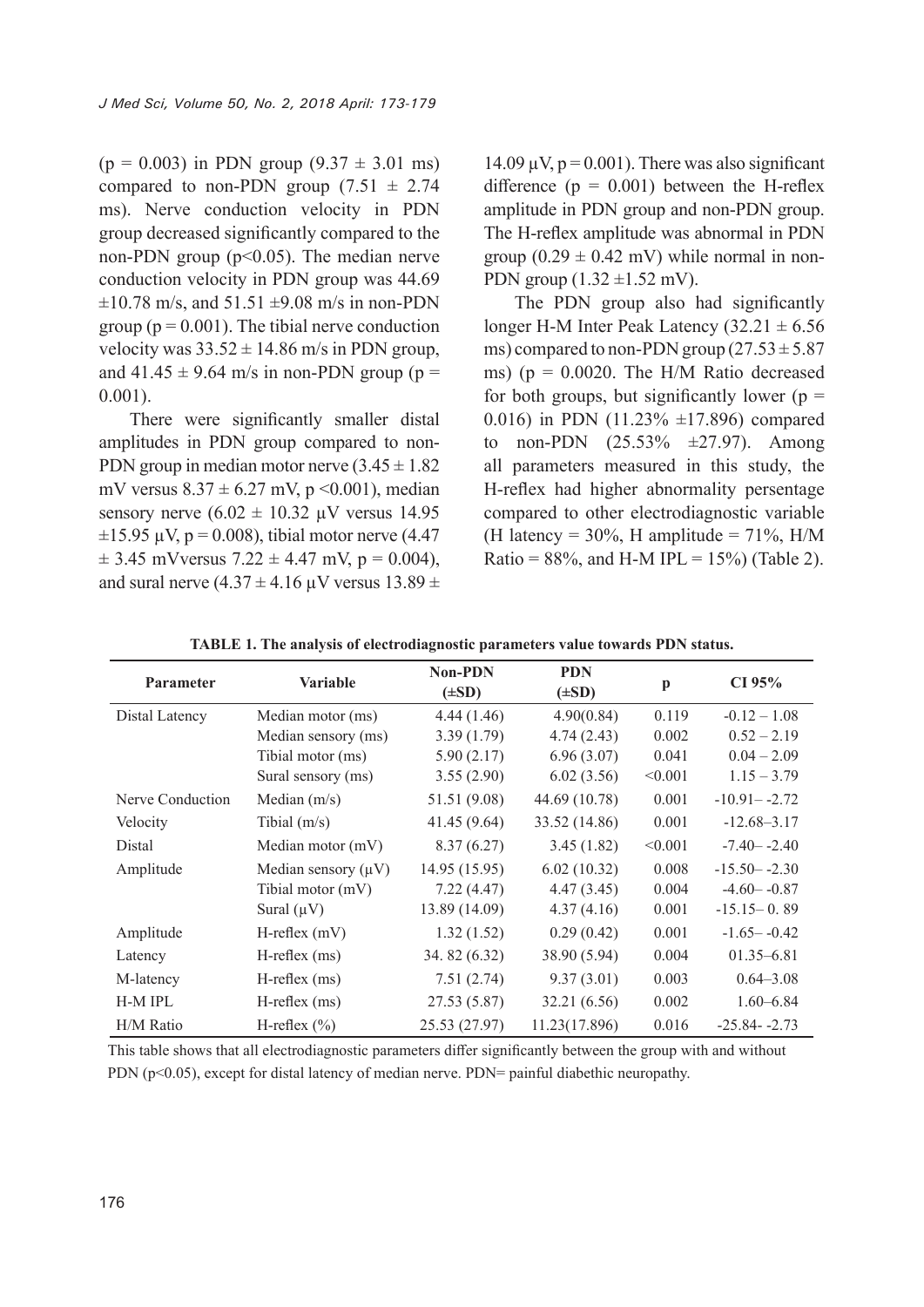|                  | <b>Parameter</b> | <b>Result</b>  |            |      | <b>Abnormality</b> |
|------------------|------------------|----------------|------------|------|--------------------|
| <b>Variable</b>  |                  | <b>Non-PDN</b> | <b>PDN</b> | p    | $\frac{0}{0}$      |
|                  | Amplitude        | normal         | decrease   | S1g. | 35                 |
| Median (motor)   | D. Latency       | normal         | prolonged  | ns.  |                    |
|                  | <b>NCV</b>       | normal         | slowed     | S1g. | 14                 |
|                  | Amplitude        | normal         | normal     | sig. | 0.6                |
| Tibial (motor)   | D. Latency       | normal         | prolonged  | sig. | 16                 |
|                  | <b>NCV</b>       | normal         | slowed     | sig. | 20                 |
|                  | Amplitude        | normal         | decrease   | sig. | 50                 |
| Median (sensory) | Latency          | normal         | prolonged  | sig. | 35                 |
| Sural (sensory)  | Amplitude        | normal         | normal     | sig. | $\theta$           |
|                  | Latency          | normal         |            | sig. | 50                 |
|                  | H Latency        | prolonged      | prolonged  | sig. | 30                 |
| $H$ -reflex      | H Amplitude      | normal         | decrease   | sig. | 71                 |
|                  | $H/M$ ratio      | decrease       | decrease   | sig. | 88                 |
|                  | <b>H-M IPL</b>   | normal         | prolonged  | sig. | 15                 |

**TABLE 2. Abnormality percentage of electrodiagnostic variable**

This table reveals that, generally, electrodiagnostic parameters in non PDN group are still normal, while almost all parameters in PDN group are abnormal. The highest percentage of abnormality was found in the decrease of H reflex amplitude (88%). *sig*= significant ; *ns*= not significant.

#### **DISCUSSION**

The study population in this research was patients with abnormality in blood glucose level (DM or IGT). The clinical neurological complication focused in this study was state of being neuropathy with and without PDN. After observation for almost 12 months, we found around 40% of the subjects with neuropathy and 12% with PDN. Electrodiagnostic study was performed in all subjects in the initial recruitment of this study. Motoric and sensoric nerve conduction study and the H reflex study were conducted. According to Skljarevski  $&$  Malik,<sup>7</sup> attributes of nerve conduction are reliable, reproducible, and objective primary outcome measures in trials evaluating pharmaceutical treatment of diabetic peripheral neuropathy. The principal factors affecting nerve conduction velocity (NCV) are: the integrity and degree of myelination of the largest diameter fibers; the mean axonal cross-sectional diameter; the representative

internodal distance, and the distribution of nodal ion channels.7 Our study found that almost all EDx variables in non PDN subjects were normal. This result indicated that the large myelin fibers investigated were intact.

In healthy peripheral nerves, individual myelinated axons form discrete and highly isolated conduction channels.<sup>5,</sup>a stable electrical (ephaptic<sup>8</sup> Each sensory neuron functions as an independent conduction channel until it reaches the synapse. In injured nerve, however, disruption of glial ensheathment allows adjacent denuded axons to make contact, permitting both electrical (ephaptic) and chemical (via a diffusible substance) cross-excitation.<sup>9</sup> This phenomenon can be seen in PDN subjects. Prolonged latency and decreased amplitudo were found in almost all parameters of EDx in PDN subjects, except in the latency of median motor nerve. Orstavik<sup>10</sup> has previously reported about altered properties of afferent C-fibres in a chronic painful condition. This phenomenon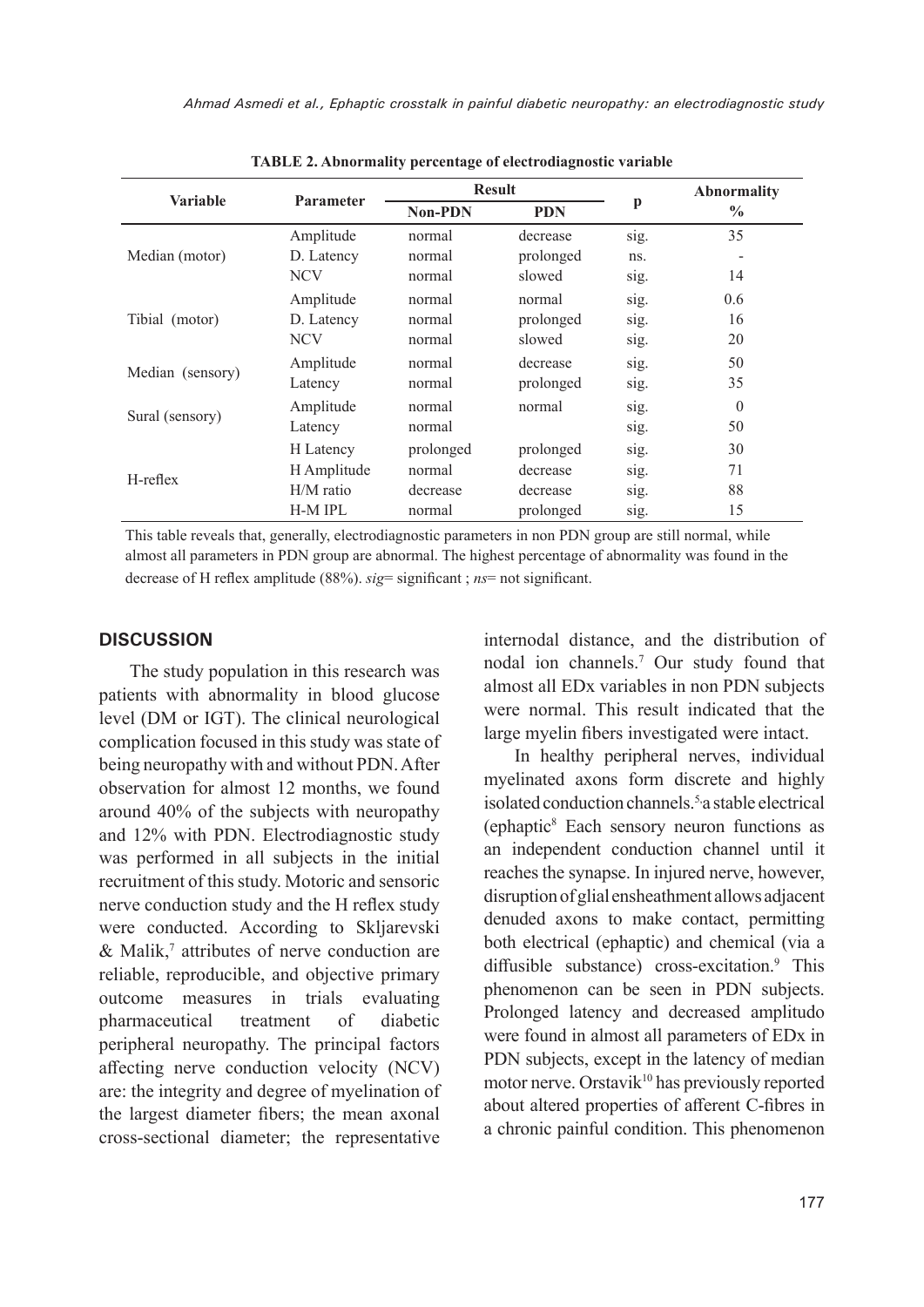can happen in chronic hyperglycemic subjects. Previous researches have shown that ephaptic crosstalk can be the source of the pathologic pain.11 Acute transection of a neuron has been shown to be able to short-circuit neighboring axons in a nerve so that the current from the cut end of one fiber can excite the others.5,a stable electrical (ephaptic<sup>8</sup> The same mechanism happen in PDN. Electrical impulse running through demyelinated axons in PDN can trigger demyelinated axons near it to also fire. Ephaptic crosstalk between fibers mediating light touch (Aβ) and those involved in the generation of pain (C and  $A\delta$ ) may account for the generation of pain by light tactile stimulation.<sup>12,13</sup>

Collateral sprouting from primary afferent fibers, which induces ephaptic or physical crosstalk between different types of fibers, have been proposed to be involved in reorganization mechanisms of spinal neuronal circuits for pain transmission.<sup>13</sup> The damage to the nerves can cause regeneration of nerve sprouts, called neuromas, at the stump. The sprouting of the new nerves in all directions causes damage to healthy nerves nearby and expands the sensitized area. Hyper excitability in the neuroma generates ectopic impulses that affect neighboring intact afferents and the cell bodies of the dorsal root ganglion.<sup>14</sup> Lysophosphatidic acid (LPA), which is released at the dorsal root, demyelinates the Aδ- and Aβ-fibers on the dorsal root through the LPA, receptor, followed by physical (or ephaptic) crosstalk between the C-fiber and Aδ-fiber, and between the Aδ-fiber and Aβfiber.<sup>13</sup>

Decreased conduction velocity and increased activity dependent slowing are possible pathological features of a small fiber neuropathy like PDN.<sup>10,15</sup> Our research shows that the processes can also be detected by EDx study which assess large fibers. This fact supports the idea that ephaptic crosstalk

between small fibers with large fibers really happens in PDN. After ephaptic transmission, the action potentials of the two cells were conducted at almost the same velocity along the axons. The conduction velocity of the action potential was reduced from  $0.30 \pm 0.11$  cm/s to 0.15±0.05 cm/s by ephaptic transmission of the action potential. "container-title":"Plant and Cell Physiology","page":"575-579","vo lume":"31","issue":"5","source":"pcp. oxfordjournals.org","abstract":"When two separated Chara internodal cells were kept in contact over a length of 14 mm or more in moist air, an action potential of one cell could be transmitted to the other cell in about 40% of cases (ephaptic transmission

#### **CONCLUSION**

In conclusion, our result shows that small fiber neuropathy in PDN can be detected by EDx study which measures large fibers function. This indicates that ephaptic crosstalk between small fiber and large fiber happens in PDN. To our knowledge this is the first report of altered properties of afferent C fibers in a chronic painful condition captured by electrodiagnostic study which actually measures the large fibers function.

## **ACKNOWLEDGEMENTS**

We would like to thank dr. Djoko Dwijono for helping in statistical analysis, dr. Rusdy Ghazali Malueka, PhD. and dr. Melania Testudinaria for helping in writing the manuscript.

#### **REFERENCES**

1. Baron R. Mechanisms of disease: neuropathic pain--a clinical perspective. Nat Clin Pract Neurol 2006; 2(2):95-106. https://doi.org/10.1038/ncpneuro0113